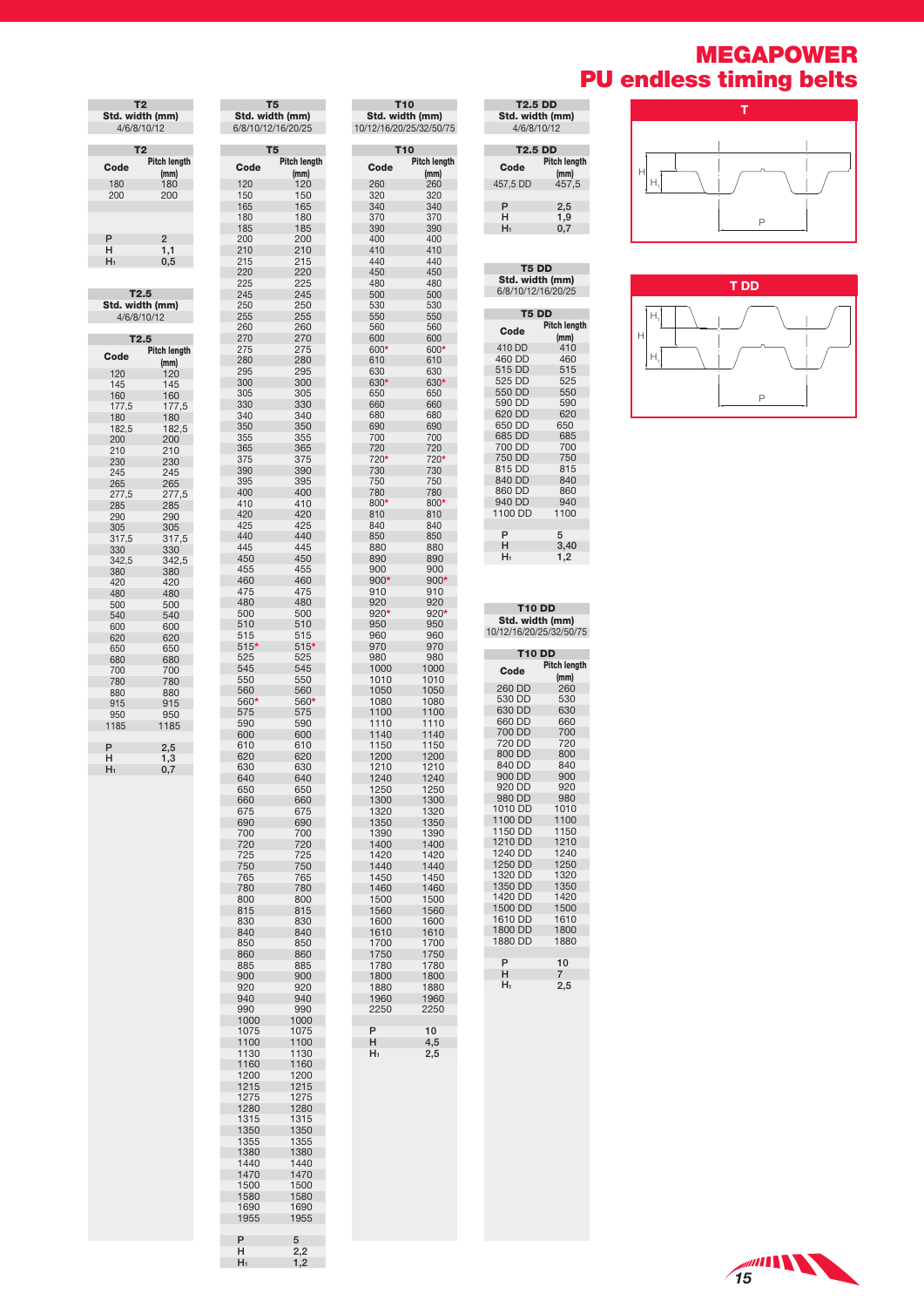## MEGAPOWER PU endless timing belts





| AT <sub>5</sub> |                             |
|-----------------|-----------------------------|
| Code            | <b>Pitch length</b><br>(mm) |
| 225             | 225                         |
| 255<br>275      | 255<br>275                  |
| 280             | 280                         |
| 300             | 300                         |
| 330<br>340      | 330<br>340                  |
| 375             | 375                         |
| 390             | 390                         |
| 420<br>450      | 420<br>450                  |
| 455             | 455                         |
| 480             | 480                         |
| 500<br>525      | 500<br>525                  |
| 545             | 545                         |
| 600             | 600                         |
| 610             | 610                         |
| 620<br>630      | 620<br>630                  |
| 660             | 660                         |
| 670             | 670                         |
| 710<br>720      | 710<br>720                  |
| 750             | 750                         |
| 780             | 780                         |
| 825<br>860      | 825<br>860                  |
| 975             | 975                         |
| 1050            | 1050                        |
| 1125            | 1125                        |
| 1500<br>2000    | 1500<br>2000                |
| P               | 5                           |
| н               | 2,7                         |
| $H_1$           | 1,2                         |
| <b>AT10</b>     | Std. width (mm)             |
|                 | 10/12/16/20/25/32/50/75     |
| <b>AT10</b>     |                             |
| Code            | Pitch length<br>(mm)        |
| 370             | 370                         |
| 500             | 500                         |
| 560<br>580      | 560<br>580                  |
|                 |                             |
| 600             | 600                         |
| 610             | 610                         |
| 630             | 630                         |
| 660<br>700      | 660<br>700                  |
| 730             | 730                         |
| 780             | 780                         |
| 800<br>810      | 800<br>810                  |
| 840             | 840                         |
| 880             | 880                         |
| 890<br>920      | 890<br>920                  |
| 960             | 960                         |
| 980             | 980                         |
| 1000<br>1010    | 1000<br>1010                |
| 1050            | 1050                        |
| 1080            | 1080                        |
| 1100            | 1100                        |
| 1150<br>1190    | 1150<br>1190                |
| 1200            | 1200                        |
| 1210            | 1210                        |
| 1220            | 1220                        |
| 1230<br>1240    | 1230<br>1240                |
| 1250            | 1250                        |
| 1280            | 1280                        |
| 1300<br>1320    | 1300<br>1320                |
| 1350            | 1350                        |
| 1360            | 1360                        |
| 1400<br>1420    | 1400<br>1420                |
| 1480            | 1480                        |
| 1500            | 1500                        |
| 1600<br>1630    | 1600<br>1630                |
| 1700            | 1700                        |
| 1720            | 1720                        |
| 1800            | 1800                        |
| 1860<br>1940    | 1860<br>1940                |
| P               | 10                          |
| Н<br>H1         | 4,5<br>2,5                  |

AT5

**College** 

**Contract** 

| <b>MXL</b><br>Std. width (mm)<br>3,2/4,8/6,4 |                |  |  |
|----------------------------------------------|----------------|--|--|
| <b>MXL</b>                                   |                |  |  |
| Code                                         | Pitch length   |  |  |
|                                              | (mm)           |  |  |
| 44                                           | 111,7          |  |  |
| 45,6                                         | 115,8          |  |  |
| 48<br>56                                     | 121,9          |  |  |
| 57,6                                         | 142,2<br>146,3 |  |  |
| 60                                           | 152,4          |  |  |
| 60,8                                         | 154,4          |  |  |
| 63,2                                         | 160,5          |  |  |
| 64                                           | 162,5          |  |  |
| 65,6                                         | 166,6          |  |  |
| 70,4                                         | 178,8          |  |  |
| 72,8<br>73,6                                 | 184,9<br>186,9 |  |  |
| 76,8                                         |                |  |  |
| 78,4                                         | 195,1<br>199,1 |  |  |
| 80,8                                         | 205,2          |  |  |
| 81,6                                         | 207,2          |  |  |
| 82,4                                         | 209,2          |  |  |
| 84                                           | 213,3          |  |  |
| 88                                           | 223,5          |  |  |
| 91,2<br>94,4                                 | 231,6<br>239,7 |  |  |
| 96                                           | 243,8          |  |  |
| $\frac{97,6}{6}$                             | 247,9          |  |  |
| 104                                          | 264,1          |  |  |
| 105,6                                        | 268,2          |  |  |
| 108                                          | 274,3          |  |  |
| 112<br>116                                   | 284,4          |  |  |
| 120                                          | 294,6<br>304,8 |  |  |
| 124                                          | 314,9          |  |  |
| 140                                          | 355,6          |  |  |
| 152                                          | 386,1          |  |  |
| 160                                          | 406,4          |  |  |
| 176,8                                        | 449,1          |  |  |
| 204,8<br>224                                 | 520,1<br>568,9 |  |  |
| 228                                          | 579,1          |  |  |
| 246,4                                        | 625,8          |  |  |
| 252                                          | 640,0          |  |  |
| 260                                          | 660,4          |  |  |
| 265,6                                        | 674,6          |  |  |
| 281,6                                        | 715,2          |  |  |
| 288<br>316                                   | 731,5<br>802,6 |  |  |
| 324                                          | 822,9          |  |  |
| 329,6                                        |                |  |  |
| 345,6                                        | 837,1          |  |  |
| 363,2                                        | 922,5          |  |  |
| 388                                          | 985,5          |  |  |
| P                                            | 2,032          |  |  |
| н                                            | 1,2            |  |  |
| ${\sf H}_1$                                  | 0,51           |  |  |
|                                              |                |  |  |

| <b>XL</b>                      |                  | L<br>Std. width (mm) |                          |  |
|--------------------------------|------------------|----------------------|--------------------------|--|
| Std. width (mm)<br>6,4/7,9/9,4 |                  | 12,7/19,1/25,4       |                          |  |
|                                |                  |                      |                          |  |
|                                | <b>XL</b>        | L                    |                          |  |
| Code                           | Pitch length     | Code                 | Pitch length             |  |
| 60                             | (mm)<br>152,4    | 86                   | (mm)<br>218,6            |  |
| 70                             | 177,8            | 124                  | 314,3                    |  |
| 76                             | 193,0            | 150                  | 381,0                    |  |
| 80                             | 203,2            | 173                  | 438,2                    |  |
| 90                             | 228,6            | 187                  | 476,2                    |  |
| 100                            | 254,0            | 202                  | 514,4                    |  |
| 110                            | 279,4            | 210                  | 533,4                    |  |
| 120                            | 304,8            | 225                  | 571,5                    |  |
| 130                            | 330,2            | 240                  | 609,6                    |  |
| 134<br>140                     | 340,3<br>355.6   | 255<br>270           | 647,7<br>685,8           |  |
| 150                            | 381,0            | 285                  | 723,9                    |  |
| 160                            | 406,4            | 300                  | 762,0                    |  |
| 170                            | 431,8            | 322                  | 819,2                    |  |
| 180                            | 457,2            | 345                  | 876,3                    |  |
| 190                            | 482,6            | 367                  | 933,4                    |  |
| 194                            | 492,7            | 390                  | 990,6                    |  |
| 200                            | 508,0            | 420                  | 1066,8                   |  |
| 210                            | 533,4            | 450                  | 1143,0                   |  |
| 220                            | 558,8            | 480                  | 1219,2                   |  |
| 230                            | 584,2            | 510                  | 1295,4<br>1371.6         |  |
| 240<br>250                     | 609,6<br>635,0   | 540<br>570           | 1447,8                   |  |
| 260                            | 660,4            | 600                  | 1524,0                   |  |
| 270                            | 685,8            |                      |                          |  |
| 288                            | 731,5            | P                    | 9,525                    |  |
| 290                            | 736,6            | н                    | 3,6                      |  |
| 300                            | 762,0            | $H_1$                | 1,9                      |  |
| 356                            | 904,2            |                      |                          |  |
| 414                            | 1051,5           |                      | н                        |  |
| 450<br>566                     | 1143,0<br>1437,6 |                      | Std. width (mm)          |  |
|                                |                  |                      | 19,1/25,4/38,1/50,8/76,2 |  |
| P                              | 5,08             |                      |                          |  |
| н                              | 2,3              |                      | н                        |  |
| H1                             | 1,27             | Code                 | Pitch length             |  |
|                                |                  |                      | (mm)                     |  |
|                                |                  | 230                  | 584,2                    |  |
|                                |                  | 240                  | 609,6                    |  |
|                                |                  | 270<br>300           | 685,8<br>762,0           |  |
|                                |                  | 330                  | 838,2                    |  |
|                                |                  | 360                  | 914,4                    |  |
|                                |                  | 390                  | 990,6                    |  |
|                                |                  | 420                  | 1066,8                   |  |
|                                |                  | 450                  | 1143,0                   |  |
|                                |                  | 480                  | 1219,2                   |  |
|                                |                  | 510                  | 1295,4                   |  |
|                                |                  | P                    |                          |  |
|                                |                  | н                    | 12,7<br>4,3              |  |
|                                |                  | $H_1$                | 2,29                     |  |
|                                |                  |                      |                          |  |
|                                |                  |                      |                          |  |

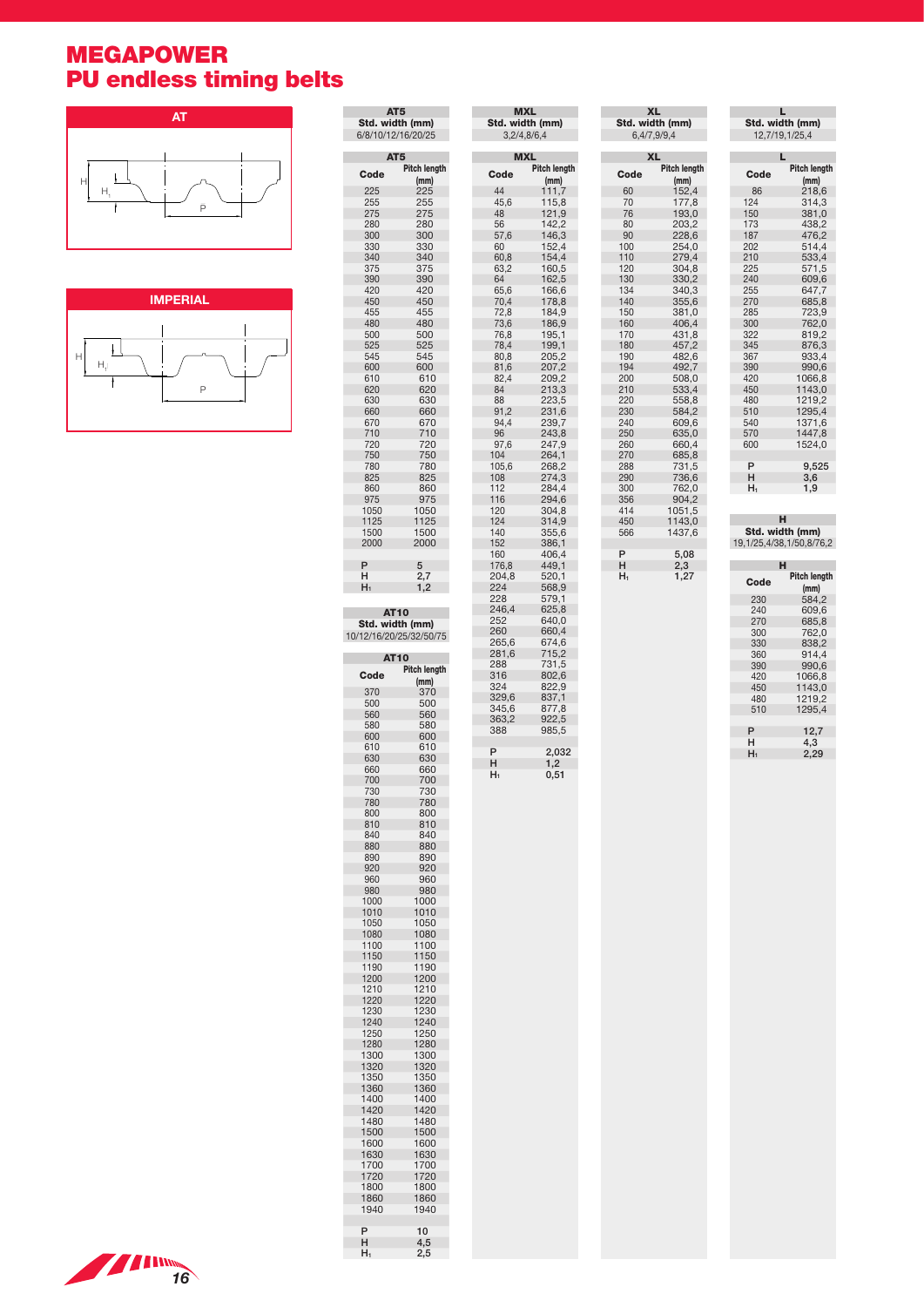## MEGAFLEX PU truly endless timing belts













**19** 

|      |  | P |  |  |
|------|--|---|--|--|
|      |  |   |  |  |
| T DD |  |   |  |  |

| ⊏              |
|----------------|
|                |
| $\overline{a}$ |

| 100 | P            |
|-----|--------------|
| 150 |              |
|     |              |
|     |              |
|     |              |
| 20  |              |
| 8   | <b>AT DD</b> |
| 5   |              |
| 13  |              |
|     | ⊢            |
|     |              |

|  | $\begin{array}{c} \begin{matrix} \mathbf{H} \\ \mathbf{H} \end{matrix} \\ \mathbf{H} \end{array}$ |
|--|---------------------------------------------------------------------------------------------------|
|  |                                                                                                   |

XH/XHDD Std. width (mm)  $25,4$  38,1 50,8 76,2 101,6 152,4

P 22,225  $H$  11,2 H1 6,35  $H_t$  15,49

|       |                | <b>H/HDD</b>    |
|-------|----------------|-----------------|
| mm)   |                | Std. width (mm) |
|       |                | 12,7            |
|       |                | 19,05           |
|       |                | 25,4            |
|       |                | 38,1            |
|       |                | 50,8            |
|       |                | 76,2            |
|       |                | 101,6           |
|       |                | 152,4           |
|       |                |                 |
| 9,525 | P              | 12,7            |
| 3,6   | н              | 4,3             |
| 1,9   | $H_1$          | 2,29            |
| 4,58  | H <sub>t</sub> | 5,95            |
|       |                |                 |

|                | <b>XL/XLDD</b>  |                | <b>L/LDD</b>    |
|----------------|-----------------|----------------|-----------------|
|                | Std. width (mm) |                | Std. width (mm) |
|                | 12,7            |                | 12,7            |
|                | 19,05           |                | 19,05           |
|                | 25,4            |                | 25,4            |
|                | 38,1            |                | 38,1            |
|                | 50,8            |                | 50,8            |
|                | 76,2            |                | 76,2            |
|                | 101,6           |                | 101,6           |
|                | 152,4           |                | 152,4           |
|                |                 |                |                 |
| P              | 5,08            | P              | 9,52            |
| н              | 2,3             | н              | 3,6             |
| H <sub>1</sub> | 1,27            | H <sub>1</sub> | 1,9             |
| $H_t$          | 3,05            | $H_t$          | 4,58            |

| <b>T5/T5DD</b>  |     | <b>T10/T10DD</b> |                 |                | <b>T20/T20DD</b> |
|-----------------|-----|------------------|-----------------|----------------|------------------|
| Std. width (mm) |     |                  | Std. width (mm) |                | Std. width (mm)  |
|                 | 10  |                  | 12              |                | 25               |
|                 | 16  |                  | 16              |                | 32               |
|                 | 25  |                  | 25              |                | 50               |
|                 | 32  |                  | 32              |                | 75               |
|                 | 50  |                  | 50              |                | 100              |
|                 | 75  |                  | 75              |                | 150              |
| 100             |     |                  | 100             |                |                  |
| 150             |     |                  | 150             |                |                  |
|                 |     |                  |                 |                |                  |
| P               | 5   | P                | 10              | P              | 20               |
| н               | 2,2 | н                | 4,5             | н              | 8                |
| $H_1$           | 1,2 | $H_1$            | 2,5             | $H_1$          | 5                |
| H <sub>t</sub>  | 3,4 | H <sub>t</sub>   | $\overline{7}$  | H <sub>t</sub> | 13               |
|                 |     |                  |                 |                |                  |

T10/T10DD

|    | AT5/AT5DD       |     |  |  |  |
|----|-----------------|-----|--|--|--|
|    | Std. width (mm) |     |  |  |  |
|    | 10              |     |  |  |  |
|    | 16              |     |  |  |  |
|    | 25              |     |  |  |  |
|    | 32              |     |  |  |  |
|    | 50              |     |  |  |  |
|    | 75              |     |  |  |  |
|    | 100             |     |  |  |  |
|    | 150             |     |  |  |  |
|    |                 |     |  |  |  |
| P  |                 | 5   |  |  |  |
| н  |                 | 2,7 |  |  |  |
| H1 |                 | 1,2 |  |  |  |
| Hł |                 | 3,9 |  |  |  |

| Std. width (mm) |     |                |
|-----------------|-----|----------------|
|                 | 12  |                |
|                 | 16  |                |
|                 | 25  |                |
|                 | 32  |                |
|                 | 50  |                |
|                 | 75  |                |
|                 | 100 |                |
|                 | 150 |                |
|                 |     |                |
| P               |     | 10             |
| н               |     | 4,5            |
| H <sub>1</sub>  |     | 2,5            |
| H <sub>t</sub>  |     | $\overline{7}$ |

AT10/AT10DD

| <b>AT15/AT15DD</b> |     |
|--------------------|-----|
| Std. width (mm)    |     |
| 32                 |     |
| 50                 |     |
| 75                 |     |
| 100                |     |
| 150                |     |
|                    |     |
|                    |     |
|                    |     |
|                    |     |
| P                  | 15  |
| н                  | 6,3 |
| $H_1$              | 3,8 |
|                    |     |

| P     | 20 |
|-------|----|
| н     | 8  |
| $H_1$ | 5  |
| H     | 13 |

AT20/AT20DD Std. width (mm) 25 32 50 75